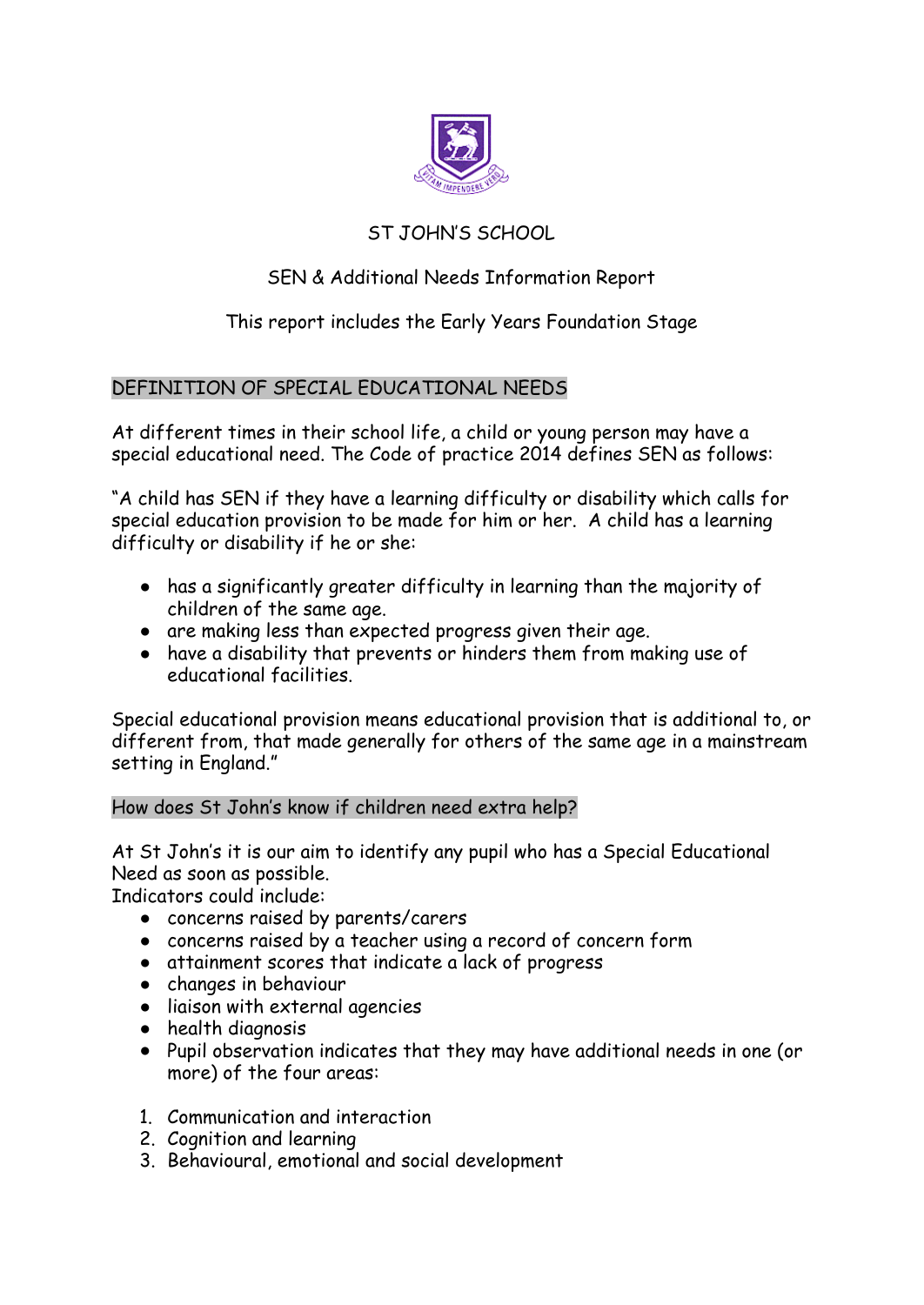## 4. Sensory and physical needs

## What should I do if I need to raise concerns about my child?

In the first instance please arrange to come in to school to speak with your child's form teacher or subject teacher. This may then result in a referral to the school SENCO, Mrs Kalirai whose contact details are [skalirai@st-johns.org.uk](mailto:skalirai@st-johns.org.uk)

St John's School pride ourselves on building positive, working relationships with parents. We are very open and honest with parents and we hope that parents feel that they are able to be open and honest with the school too. All parents/carers will be listened to. Their views and their aspirations for their child will be central to the assessment and the provision that is provided by the school.

## How will I know that St John's supports my child?

All pupils will be provided with high quality teaching that is differentiated to meet the diverse needs of all learners. Pupils with a disability will be provided with "reasonable adjustments" in order to increase their access to the taught curriculum.

The quality of teaching is monitored through a number of processes that includes:

- Classroom observation by the senior leadership team, Heads of Departments and the SENco.
- Ongoing assessment of progress made by pupils in specific intervention groups.
- Work scrutiny.
- Whole school pupil progress tracking.
- Attendance and behaviour records.
- Learning walks by the senior leadership team.

Pupils who are failing to make expected levels of progress are identified very quickly and are discussed in regular pastoral meetings and termly review meetings. Where it is decided that action is required to support increased rates of progress, this will follow an assess, plan, do and review model as stated in the school's SEN & Additional Needs Policy.

An individual assessment of the pupil will be undertaken by the SENco, in order to make an accurate assessment of their needs. Feedback of the findings will be discussed with the class teacher. Parents are normally invited in at this stage to discuss what interventions are going to put in place to improve outcomes. During Covid 19, all meeting will take place remotely.

If review of the action taken indicates that "additional to", and "different from" support will be required, then the views of all involved, including the pupil and the parent, will be obtained and appropriate interventions identified, recorded and implemented by the class/ subject teacher with advice from the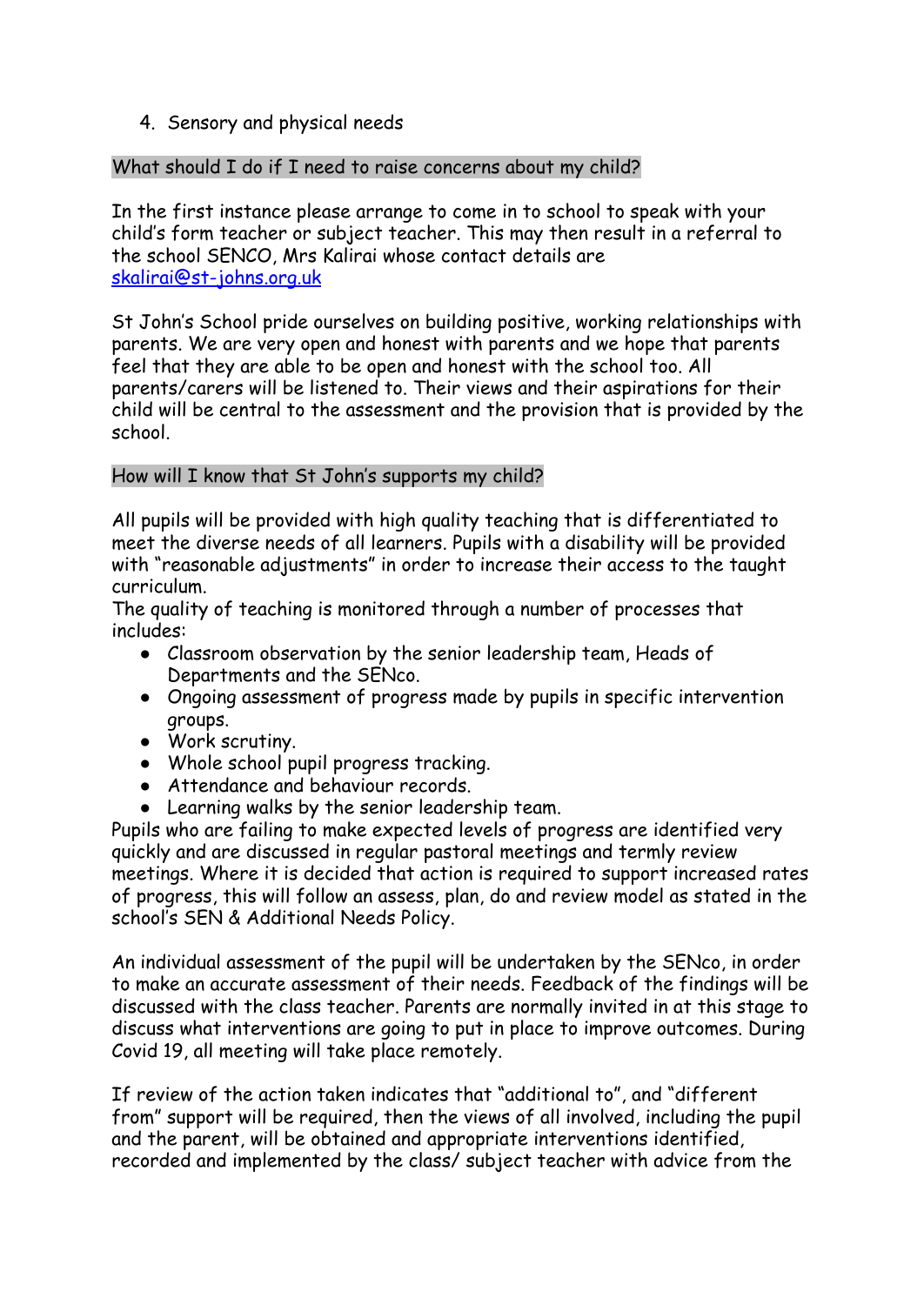SENco. Parents will be informed that the school considers their child may require SEN support and their partnership will be sought to improve attainments.

If progress rates are still judged to be inadequate despite the delivery of high quality interventions, parents will be advised to have an assessment carried out by an external agency, usually an educational psychologist, regarding strategies to best meet the specific needs of a pupil.

If a pupil's needs are significant and complex and the special educational provision required to meet their needs cannot reasonably be provided from within the school's own resources, a request will be made to the Local Authority to conduct an assessment of education, health and care needs. This may result in an Education, Health and Care (EHC) plan being provided.

#### How does St John's School match the curriculum to each child's needs?

Teachers plan their lessons, differentiating work to better match ability to work provided for all pupils in the classroom. When a pupil has been identified as having special educational needs, their work will be further differentiated by the class teacher to remove barriers to learning and enable them to access the curriculum more easily. In addition they will be provided with additional support that may include the use of specialist equipment or resources, ICT and/or additional adult help.

## How will St John's School inform parents of attainment?

Attainment towards identified outcomes will be shared with parents/carers through meetings or conversations with the pupil's class teacher, subject teacher or the SENco. Parents may also find the prep diary a useful tool to use to communicate with school staff. Parents are always welcome to arrange an appointment to discuss their child's progress with the form/subject teacher, Head of Department or the SENco. Please contact the school office on 020 88660067, to arrange this.

#### What specialist services and expertise are available to parents and pupils?

The SENco provides specialist support and advice to both staff and parents. If deemed necessary, diagnostic tests for SPLD, language acquisition and general cognitive ability are carried out. When required, advice and expertise is sought from a range of services including Educational Psychologist, speech and Language Therapists and Occupational Therapists.

The SENco has a post graduate diploma in SPLD and has attended numerous training sessions on SPLD and the recent changes within special educational needs. As a result of such training, she has been able to feedback to staff and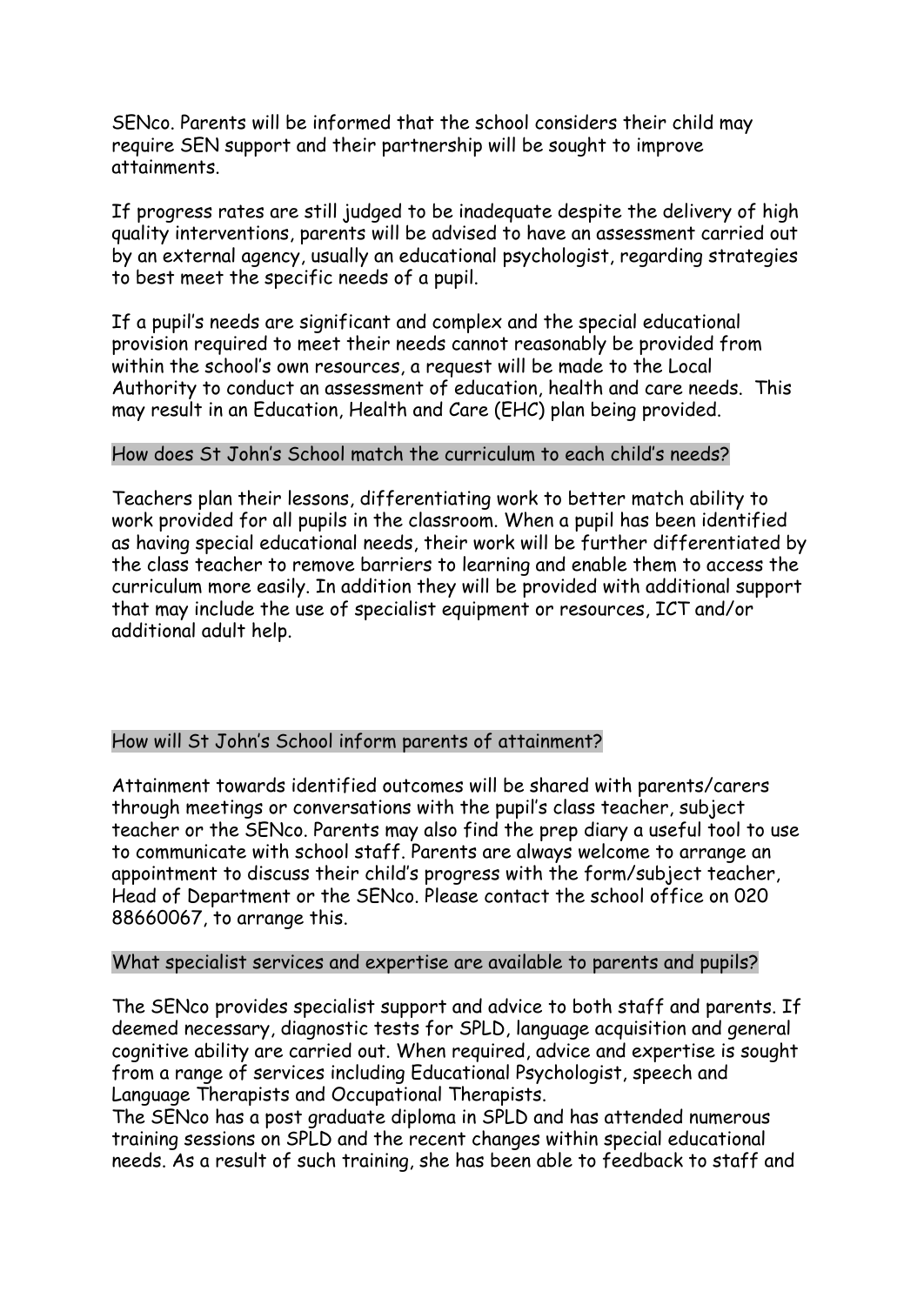support them. She regularly attends SENco meetings with SENcos from local prep schools. The SENco attends all review meetings held in school and is a member of the academic and pastoral committees. She works closely with the deputy head of academic.

### How accessible is the school environment?

The following adaptations have been made to the school environment:

- Disabled parking spaces marked and located in the school car park.
- Ramps are in place to ensure access to the back of the kitchen and back of the pre prep block.
- Three disabled toilets are located around the school to ensure accessibility for visitors with a disability.
- A medical room is provided in order to enable a safe place for insulin testing/injections.
- There is a lift in the Norman Building.

How will St John's prepare and support children when joining and transferring to a new school?

A number of strategies are in place to enable effective pupil transition. These include:

On entry:

- A planned tour of the school with the Headmaster.
- A meeting with the child's new form teacher
- Previous school records are requested.

Transition to the next school:

- A number of opportunities for pupils and parents to meet staff in the new school.
- Contact with the new SENco to pass on relevant information e.g. Educational Psychologist Reports.

How are the school's resources allocated and matched to children's special educational needs?

The SENco is given an allocated SEN budget which she uses to purchase appropriate resources to support children on the SEN & Additional Needs list. These are usually recommended for the child by the Educational Psychologist. Besides equipment, other resources allocated to the SEN & Additional Needs department are:

- In class support from teaching assistants
- Small group support from teaching assistants
- small group support from a P/T support teacher
- Specialist support from the SENco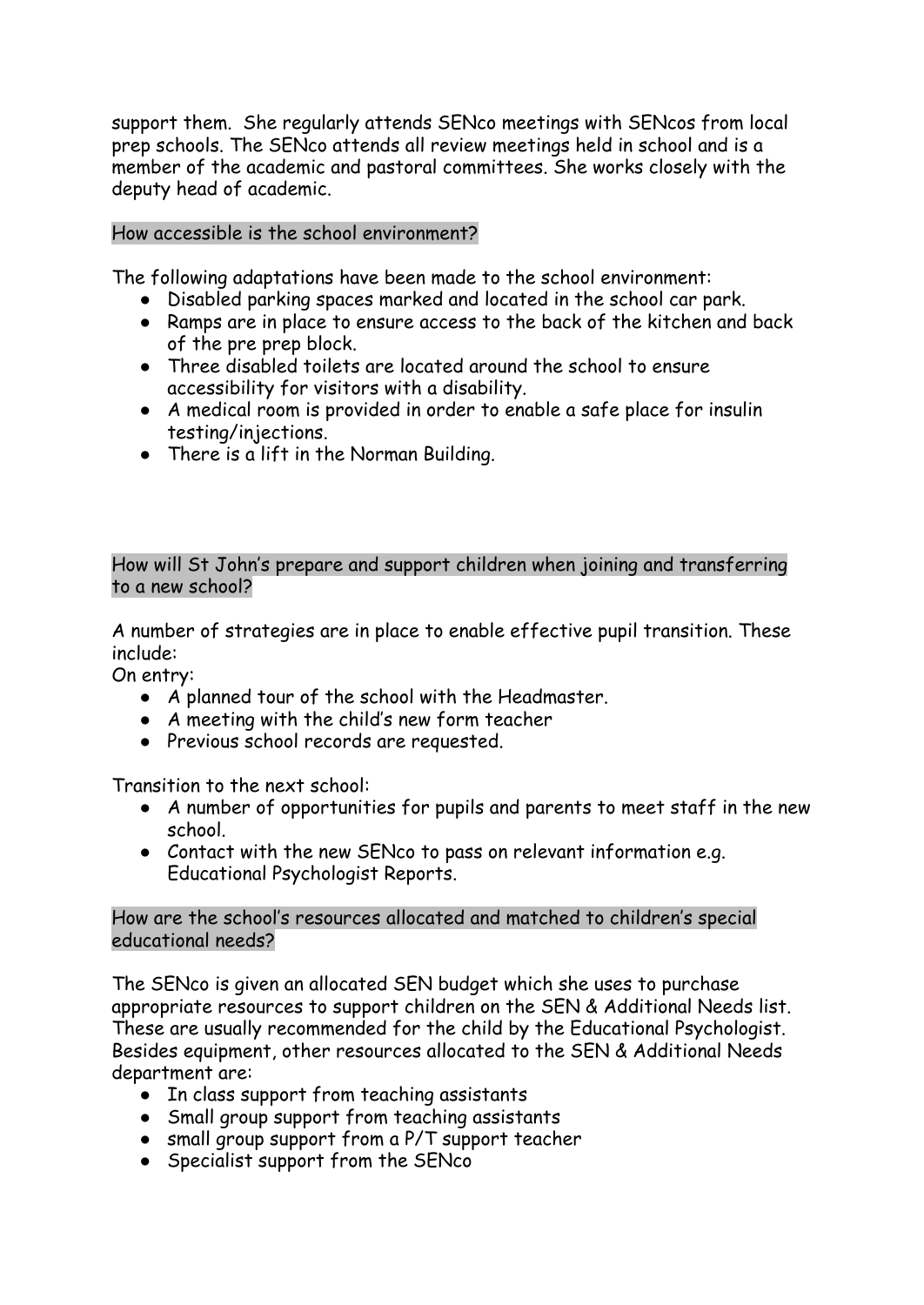- Small group support from subject specific teachers e.g. Maths or English clinics
- CPD relating to SEND for all staff

# How will St John's school ensure that each child is included in activities outside of the classroom, including school trips?

Activities and school trips are available to all.

- Risk assessments are carried out and procedures are put in place to enable all pupils to participate
- If a health and safety risk assessment suggests that an intensive level of 1 to 1 support is required a parent or carer may also be asked to accompany their child during the activity in addition to the usual school staff.

# What support will there be for a child's overall wellbeing?

As we are a fairly small school, we are able to provide care and support with a high degree of individual attention. The pupils also know one another well and are most supportive of each other.

For pupils with medical needs the school will, in consultation with the parents/carers, agree appropriate steps to manage any medical needs, and/or medicines in school.

All pupils have a form teacher who is responsible for the pastoral care and wellbeing of each pupil.

The school has a policy regarding the administration and managing of medicines on the school site.

- Parents should contact the office staff if medication is recommended by health Professional to be taken during the school day.
- On a day to day basis the Admin staff generally oversee the administration of medicines after a consent form has been completed.
- As a whole staff we have regular training and updated of conditions and medication affecting individual children so that all staff are able to manage medical situations.

# How will St John's School support your child's emotional and social development?

We recognise that some children have extra emotional and social needs that need to be developed and nurtured. These needs can manifest themselves in a number of ways, including behaviour difficulties, anxiousness, and being uncommunicative.

All classes follow a structures PHSCEE (Personal, Health, Social, Citizenship and Economic education) curriculum to support this development.

There is the Head of Pre prep and juniors available to liaise with parents if needed.

How will information about your child be circulated to all members of staff?